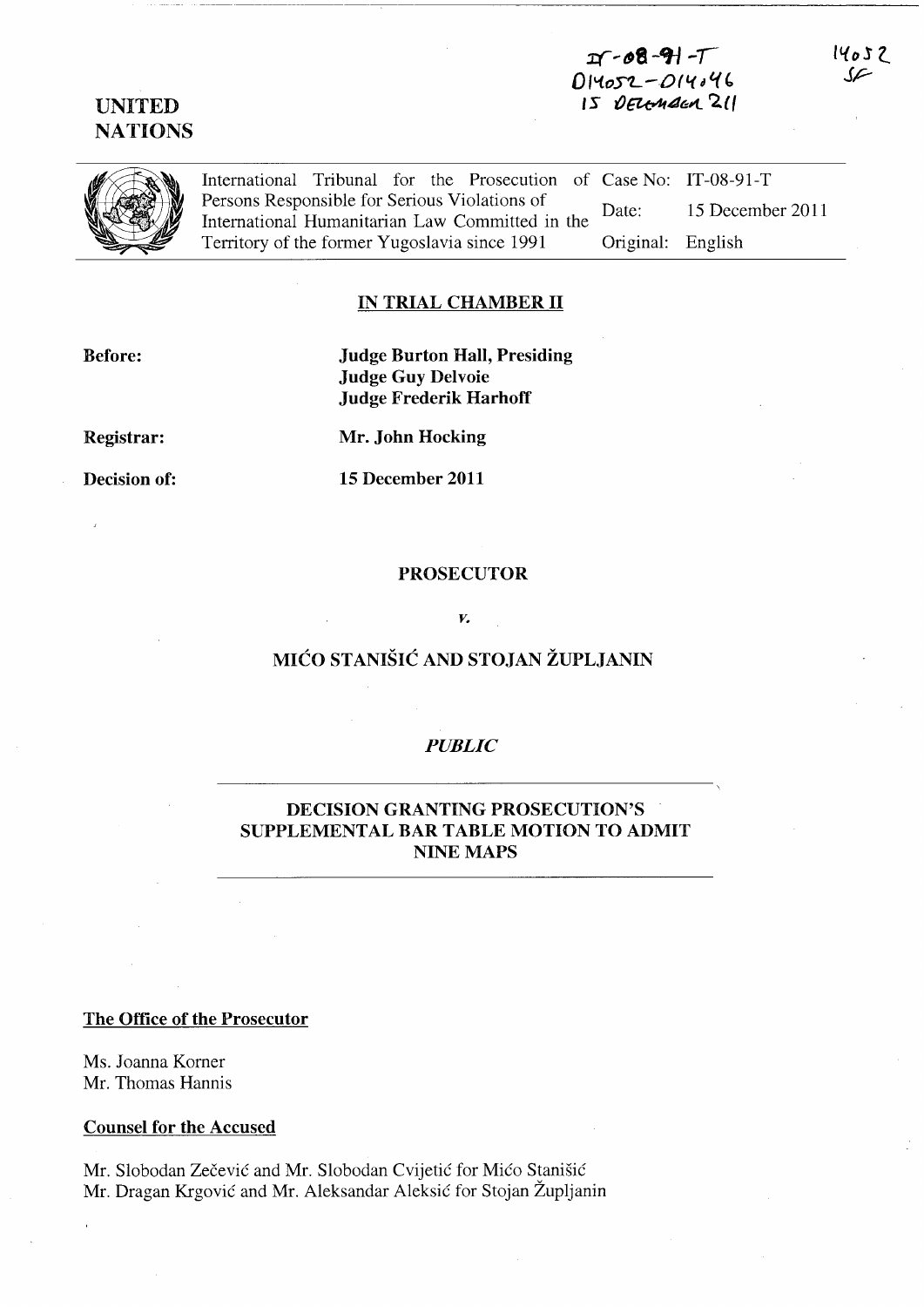## **I. INTRODUCTION**

1. Trial Chamber II ("Trial Chamber") of the International Tribunal for the Prosecution of Persons Responsible for Serious Violations of International Humanitarian Law Committed in the Territory of the former Yugoslavia since 1991 ("Tribunal") is seised of the "Prosecution's Second Supplemental Bar Table Motion", filed on 20 September 2011 ("Motion"), whereby the Prosecution seeks the admission into evidence of nine maps of the ethnic composition of municipalities in the indictment ("Maps").<sup>1</sup> The nine municipalities covered by these maps are Bijeljina, Bileca, Bosanski Šamac, Brčko, Donji Vakuf, Gacko, Kotor Varoš, Višegrad and Vlasenica.<sup>2</sup> All the Maps originate from exhibit P2321, a book published by the State Bureau of Statistics of the Republic of Croatia in April 1995 ("CroStat Book"),<sup>3</sup> which created colour-coded visual depictions of the spread and concentration of various ethnic groups across municipalities, villages and hamlets.<sup>4</sup> The source of the data used to create the Maps is the census held in Bosnia and Herzegovina in 1991  $("1991 Census").$ <sup>5</sup>

2. On 4 October 2011, the Defence of Mico Stanisic ("Defence") responded to the Motion ("Response"), opposing the admission of the Maps into evidence.<sup>6</sup> On 5 October 2011, the Prosecution sought leave to reply and filed a proposed reply ("Reply").<sup>7</sup> The Defence of Stojan Župljanin did not respond to the Motion.

### **11. SUBMISSIONS**

#### **A. Motion**

3. The Prosecution submits that it distributed a court binder containing 19 maps on 24 August 2010, 17 of which displayed the ethnic compositions of municipalities in Bosnia and Herzegovina, while two displayed the ethnic composition of the entire country and that the court binder was "prepared with the intention of being admitted in full".<sup>8</sup> The Prosecution accepts that the Maps

<sup>&</sup>lt;sup>1</sup> Motion, paras 1, 11. From the Motion it appears that only nine maps are being tendered, i.e. all the remaining ethnic composition maps of municipalities in the court binder. However, the Prosecution mentioned 10 maps in its oral submission, Hearing, 7 Sep 2011, T. 23793. Of the 19 originally contained in the binder, only 17 maps are of municipalities, and since 8 of these were admitted. only nine remain.

 $<sup>2</sup>$  Motion, para. 11.</sup>

*<sup>3</sup> Id.,* para. 3.

<sup>&</sup>lt;sup>4</sup> So far nine maps of municipalities from the CroStat Book have been admitted. The eight previously admitted maps from the court binder are of the municipalities of Sanski Most (exhibit P364), Kljuc (P92l), Banja Luka (P1075), Doboj (P1344), Sarajevo (PI449), Skender Vakuf (P1570), Zvornik (P1691), and Prijedor (P17l4). An additional map of Teslic was not in the court binder (P1348, under seal).

<sup>5</sup> Motion, para. 1; Response, para. 9.

<sup>&</sup>lt;sup>6</sup> Mr. Mico Stanišic's response to the Prosecution's second supplemental bar table motion, 4 Oct 2011.

Prosecution's motion seeking leave to reply and reply to Mico Stanisic's response to Prosecution's second supplemental bar table motion, 5 Oct 2011.

<sup>8</sup> Motion, para. 3.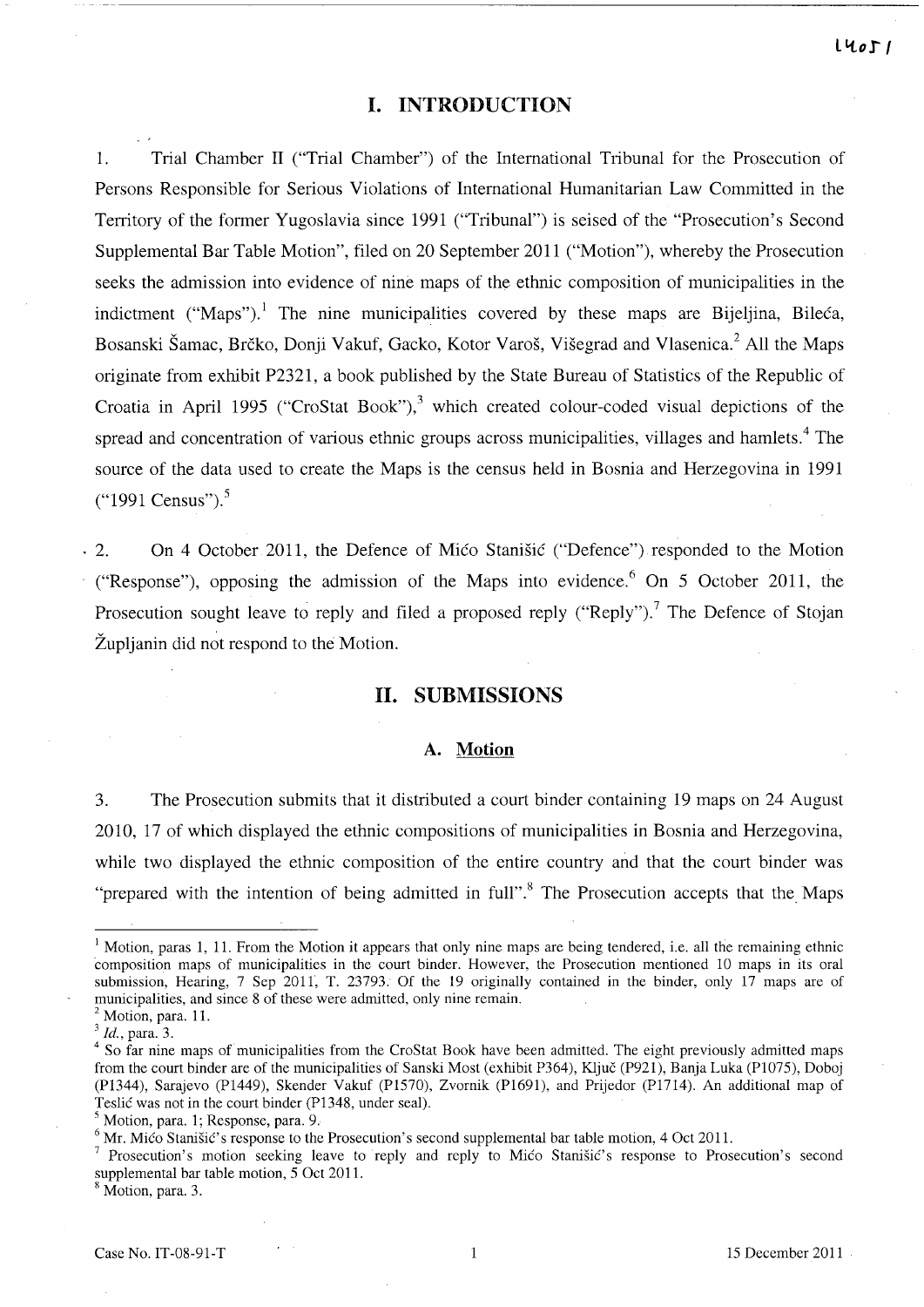should have been included in the bar table motion of 3 December 2010, but were omitted due to an "internal oversight".<sup>9</sup>

4. The Prosecution adds that additional excerpts from the CroStat Book - the origin of all the maps – were admitted on 12 May 2010 through the Defence demographics expert Stevo Pašalić.<sup>10</sup> The Prosecution argues that the Maps are reliable as similar maps for other municipalities charged in the indictment have already been admitted, and in each case, the accuracy of the maps was affirmed by witnesses.<sup>11</sup> The Prosecution also submits that no evidence has been advanced by the Defence to support the claim that the CroStat Book was biased or that it was used as propaganda and any statements to this effect should be regarded simply as counsel testifying.<sup>12</sup> Moreover, the Prosecution argues, the admission of the Maps will assist the Trial Chamber in its analysis by providing a complete set of maps for each of the municipalities in the indictment.<sup>13</sup>

5. The Prosecution submits that the Defence has had ample opportunity to challenge the content of similar map exhibits from the CroStat Book, and there is no indication that any further challenges are forthcoming. 14 The Prosecution thus asserts that the Defence has not explained how the late admission of the Maps will unfairly prejudice the Accused.<sup>15</sup>

### **B. Response**

6. The Defence opposes the admission into evidence of the Maps on the ground that the Motion is untimely.<sup>16</sup> It asserts that the Maps should have been submitted as part of the Prosecution's case-in-chief and can only be admitted at this late stage through cross-examination, rebuttal or a motion to re-open its case.<sup>17</sup>

7. The Defence argues that the Motion "does not meet the 'interests of justice' standard necessary to modify the sequence of presentation of evidence provided for in Rule 85(A)" of the Rules of Procedure and Evidence ("Rules"), since the only justification for delay is "the fact that the Prosecution 'forgot'".<sup>18</sup> It notes that the Prosecution had expressly indicated that it would seek to tender these maps in its bar table motion before the close of its case.<sup>19</sup>

<sup>&</sup>lt;sup>9</sup> Id., para. 10 & fn. 14 referring to Prosecution Bar Table Motion, 3 Dec 2010.

<sup>&</sup>lt;sup>10</sup> See Hearing, 12 May 2010, T. 20647.

<sup>11</sup>Motion, para. 12; See *supra* fn. 4.

<sup>12</sup>*Id.,* paras 13-14, referring to Hearing, 7 Sep 2011, T. 23795.

<sup>13</sup>*Id.,* para. 2.

 $^{14}$  *Id.*, paras 16-17.

<sup>15</sup>*Id.,* para. 17.

<sup>&</sup>lt;sup>16</sup> Response, paras 3-4.

<sup>17</sup>*Ibid.* 

*<sup>18</sup> 1d.,* para. 5.

<sup>&</sup>lt;sup>19</sup> *Ibid.*, referring to Hearing, 21 Oct 2010, T. 16333.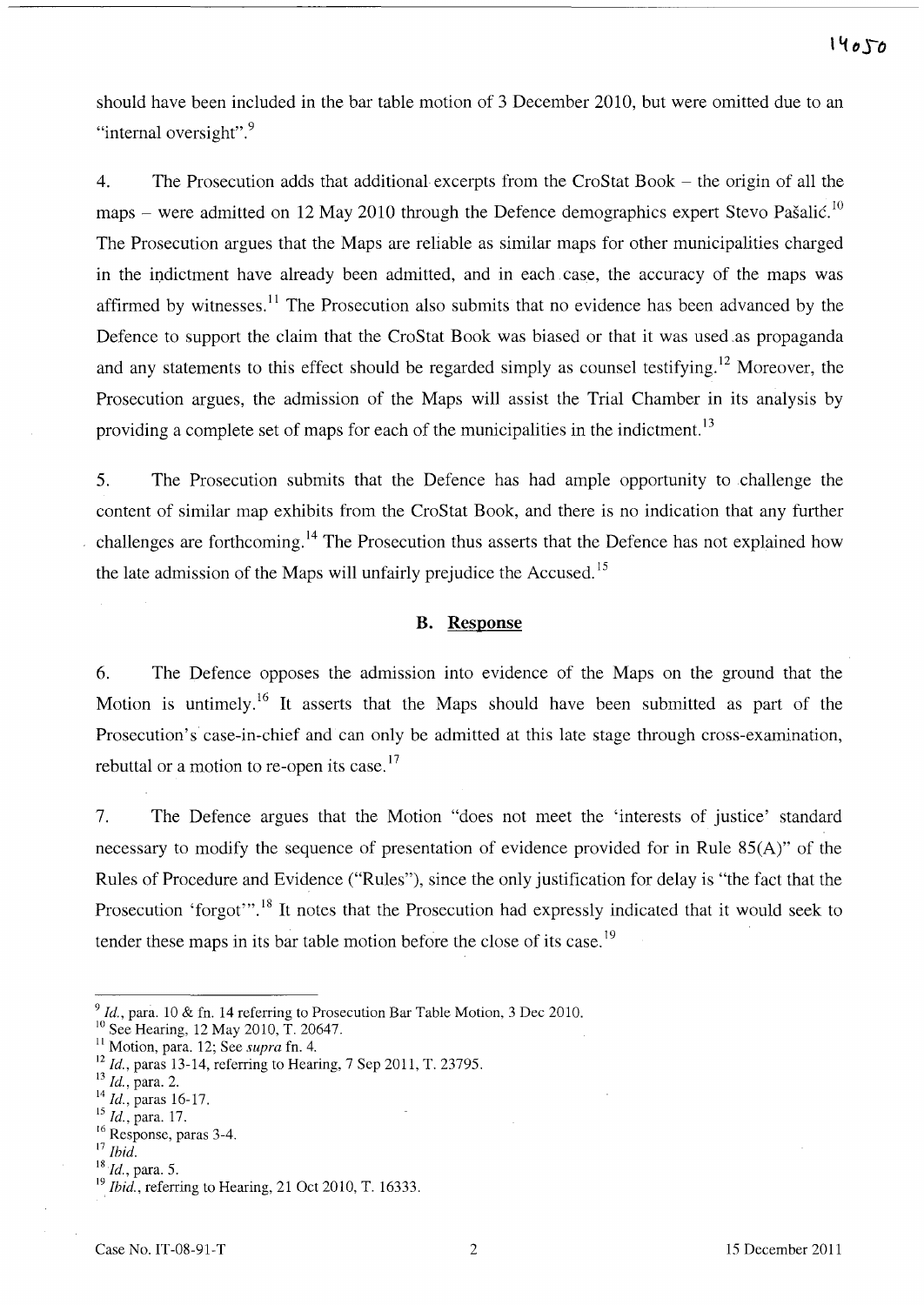8. The Defence further submits that the Maps do not meet the standards for admissibility of evidence.<sup>20</sup> It argues that the Prosecution merely made a general assertion that the Maps are reliable and that they can assist the Trial Chamber in gaining an overview of the ethnic composition of municipalities.<sup>21</sup> Unless the Maps can be corroborated by a witness, they are, according to the Defence, insufficiently reliable.<sup>22</sup>

9. Furthermore, the Defence submits that the Maps are cumulative of existing evidence, referring to both the adjudicated facts and the testimony of the two demographics experts, Ewa Tabeau and Stevo Pašalić, called by the Prosecution and the Defence respectively, and therefore are both unnecessary and repetitive. $^{23}$ 

## **C. Reply**

10. In reply, the Prosecution emphasises that the failure to tender the Maps during its case-inchief was an "accidental omission" and that the Defence has failed to demonstrate any "real· prejudice" to the Accused.<sup>24</sup> The Prosecution further points to the rulings on the nine previously submitted maps as a clear indication that the Maps are not cumulative of existing evidence, but instead are relevant, necessary and helpful. $^{25}$ 

## **Ill. APPLICABLE LAW**

11. The Trial Chamber refers to the applicable law on admission of evidence from the bar table set out in its decision of 15 September  $2011^{26}$ 

12. Pursuant to Rule 85(A), the Prosecution must, as a general rule, present the evidence in support of its case in its case-in-chief.<sup>27</sup> "[u]nless otherwise directed by the Trial Chamber in the interests of justice". The importance of the sequence of presentation of evidence "stems from the rights of the accused under Article 21(4)(b) and (e) of the Statute, pursuant to which 'when evidence is tendered by the prosecution there must be a fair opportunity of the accused to challenge it"<sup>28</sup>. If evidence is tendered by the Prosecution after the close of its case, the Trial Chamber may

<sup>28</sup> Prlic Decision, para. 23.

*<sup>20</sup> Id.,* para. 6.

<sup>21</sup>*Ibid.* 

<sup>22</sup>*Id.,* para. 8.

<sup>23</sup>*Id.,* paras 9-10.

<sup>&</sup>lt;sup>24</sup> Reply, para. 2.

*<sup>25</sup> Id.,* para. 6.

<sup>&</sup>lt;sup>26</sup> Decision granting in part the Stanišić Defence bar table motion of 15 September 2011, para. 12.

<sup>&</sup>lt;sup>27</sup> Prosecutor v. Prlić et al., Case No. IT-04-74-AR73.14, Appeals Chamber's decision on the interlocutory appeal against the Trial Chamber's decision on presentation of documents by the Prosecution in cross-examination of Defence witnesses, 26 Feb 2009 ("*Prlic Decision"*), para. 23 and references cited therein.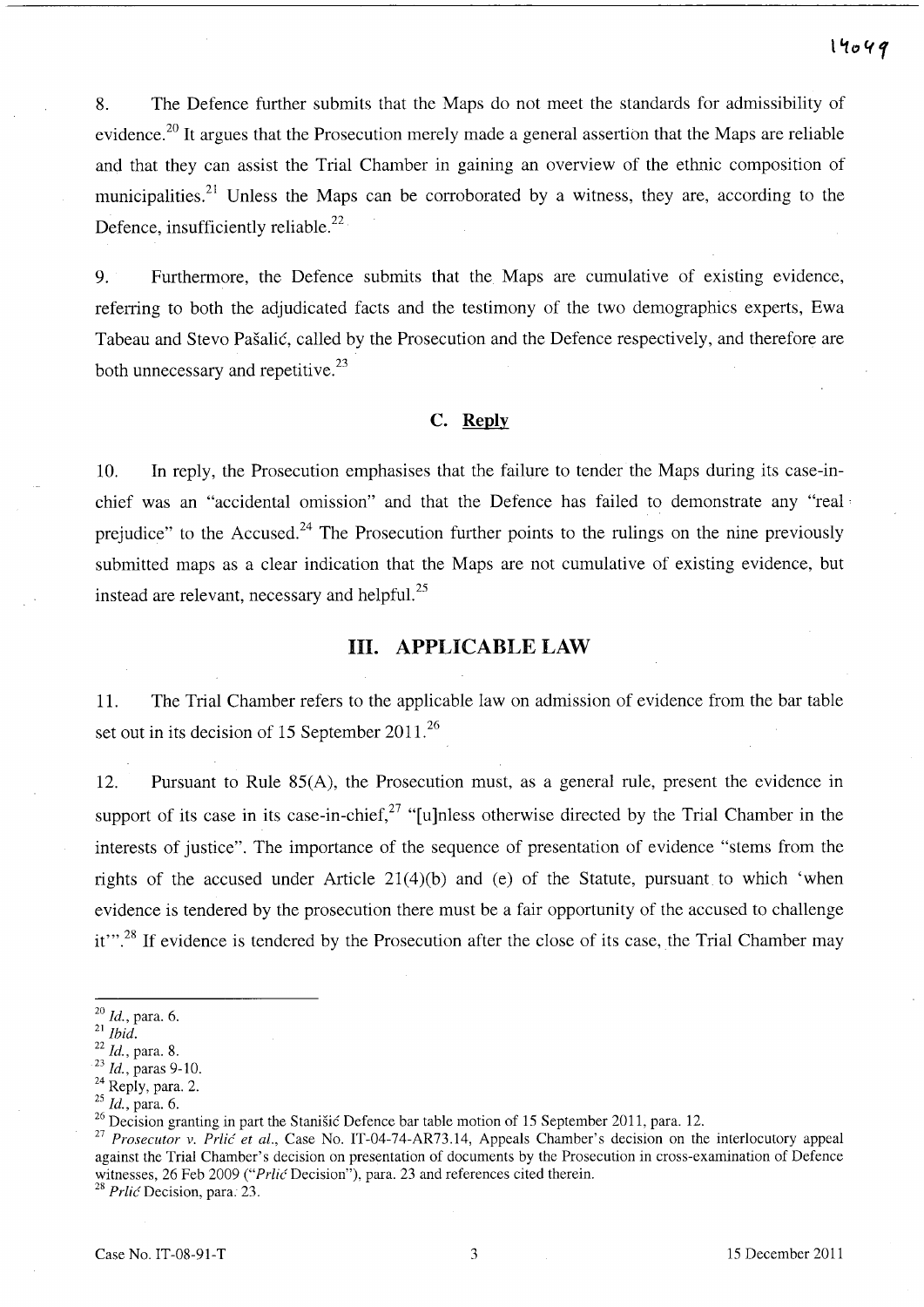use its discretion to admit the evidence "where it is in the interests of justice".<sup>29</sup> The Trial Chamber should proceed carefully, analysing the evidence on a case-by-case basis.<sup>30</sup> The Trial Chamber must, as always, be duly mindful of Rules 89(C) and (D) and "strike the appropriate balance between the right of the accused to a fair trial and the Prosecution's duty to prove its case beyond a reasonable doubt". 31

# **IV. DISCUSSION**

13. As a general rule, the presentation of evidence should follow the order set forth in Rule 85 of the Rules. Following such order, the Prosecution should have tendered the Maps during its casein-chief. However, Rule 85 allows the Trial Chamber to depart from this order when it is in the interests of justice to do so. The Trial Chamber considers the Maps to be tools which will prove useful in working with the evidence on the ethnic composition of the municipalities in the indictment. Similar maps from the same source have already served this purpose in prior iudgements.<sup>32</sup> Under these circumstances, the Trial Chamber is satisfied that it is in the interests of justice to allow the Prosecution to tender the Maps at this stage of the proceedings, and it will examine below whether the Maps fulfil the requirements for their admission into evidence, and whether the admission would prejudice the Accused. However, the Trial Chamber notes that the intention of the Prosecution to admit the court binder in full was not expressed on 24 August 2010, as suggested by its motion,  $33$  and only became clear at a much later point.  $34$ 

14. The Trial Chamber does not view the testimony of Stevo Pasalic, the Defence demographics expert, as challenging the accuracy of the data in any of the Maps, but only the overall context of the publication of the CroStat Book.<sup>35</sup> No concrete examples were given of improper methodology used in generating the Maps, or specific inaccurate facts.

15. Moreover, the Trial Chamber's prior ruling admitting only the cover page and pages 36 to 37 of the CroStat Book<sup>36</sup> should not be interpreted as an analysis of the reliability of the book, but only a preference for condensing the record as much as possible and admitting excerpts of

6 Exhibit P2321, admitted by Oral ruling, 12 May 2011, T. 20647-20648.

*<sup>29</sup> Ibid.* 

*<sup>30</sup> Id.,* para. 24.

<sup>&</sup>lt;sup>31</sup> Order further amending guidelines on the admission and presentation of evidence, 19 Aug 2011, Annex A ("Guidelines"), para. 15A. The Prosecution in its motion cited to an earlier version of the guidelines.

<sup>&</sup>lt;sup>32</sup> See, e.g., *Prosecutor v. Momčilo Krajišnik*, Case no. IT-00-39-T, Judgement, 27 Sep 2006, para. 41 & fns. 93 (citing to exhibit P567, map of Rogatica from Crostat Book in reference to arming of Serb municipalities); *Id.,* para. 450 & fn. 1015 (citing to exhibit P31O, map of KIjuc from Crostat Book in reference to deportation).

<sup>&</sup>lt;sup>33</sup> Motion, para. 3.

<sup>&</sup>lt;sup>34</sup> See Hearing, 1 Oct 2010, T. 15216-15217; Hearing, 21 Oct 2010, T. 16333; finally Hearing, 5 Sep 2011, T. 23605-23606.

See, e.g., 1D541, Expert report by witness Stevo Pašalić, dated March 2011, para. 215 (noting absurdity of the publication in another country); *id.* paras 222-223 (noting data is unverified).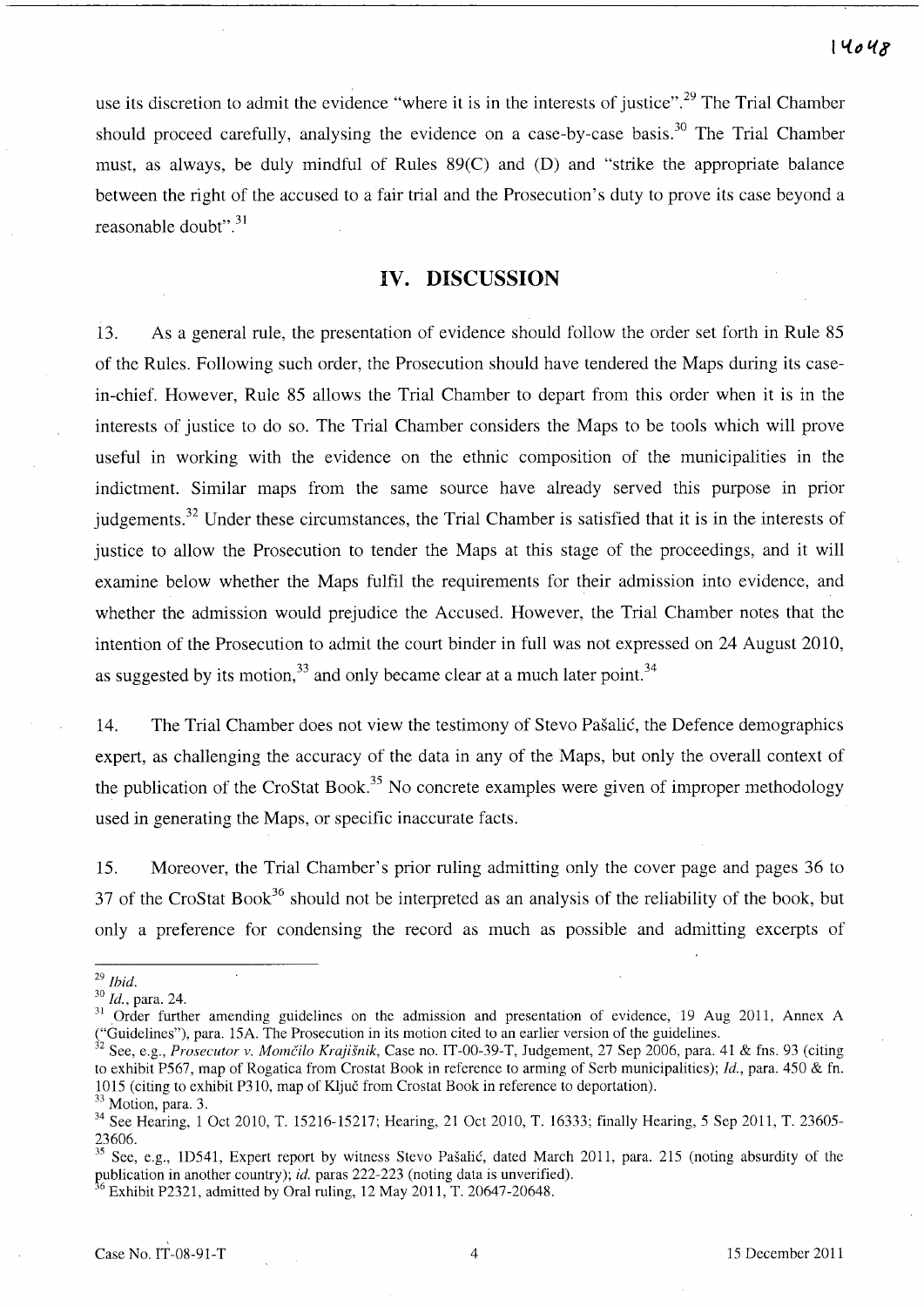documents, "when only certain passages thereof are relevant to the testimony of the witness through whom the document is presented".<sup>37</sup> Similarly, no extrapolations should be made from the later ruling by the Trial Chamber on the Skender Vakuf map.<sup>38</sup> On these bases, the Trial Chamber finds the Maps sufficiently reliable.

16. While the adjudicated facts<sup>39</sup> and the demographic experts<sup>40</sup> refer to data from the 1991 Census, only the Maps arrange the data in a clear visual format. Nine similar maps have already been admitted into evidence, thus indicating that such documents are' relevant, and neither cumulative nor unnecessary.41 The Trial Chamber finds no reason to reach any different conclusion with respect to the Maps now at issue and finds that they are relevant and probative, not cumulative of prior evidence, but rather constitute a useful tool for the Trial Chamber's analysis of other evidence on the record.

17. The Trial Chamber retains discretion to admit the Maps where the delay is due to a minor clerical error, one that does not amount to a lack of due diligence on the part of the Prosecution, and there is minimal prejudice to the Accused. The Trial Chamber recalls that it has previously held that tendering documents through bar table motions at the end of a party's case is a safety clause designed to ensure that certain documents, which were not tendered through a witness, can still be included in the trial record.<sup>42</sup> In this respect, the Trial Chamber notes that that this type of oversight should be weighed against the purpose for which the evidence was tendered and the prejudice to the accused.<sup>43</sup>

18. The Defence has been in possession of the full set of maps from the binder for over a year and has not challenged the accuracy of the previous maps, nor has it indicated any future intention of doing so. The Defence has not demonstrated any prejudice to the Accused resulting from the admission of the ethnic maps during the course of trial. **It** has also failed to do so in its Response.

<sup>&</sup>lt;sup>37</sup> Guidelines, para. 7.

<sup>38</sup> See Exhibit P1570, admitted by Oral ruling, 1 Sep 2010, T. 14032.

<sup>39</sup> Response, para. 9 & fn. 18. See Bijeljina (AF 1418), Bileca (AF 1221), Bosanski Samac (AF 595-596), Brcko (AF 1233), Donji Vakuf (AF 1149), Gacko (AF 1280), Kotor Varoš (AF 1195), Vlasenica (AF 1351); there are no adjudicated facts on ethnic composition for Visegrad.

 $^{40}$  Response, para. 9. See, e.g., Ewa Tabeau, 6 Oct 2010, T. 15443-15448; Exhibit P1626; summarising results of 1991 Census for relevant municipalities and comparing to later reports; Exhibit ID541, Expert report by witness Stevo Pašalić, dated March 2011, paras 13-73.

<sup>&</sup>lt;sup>41</sup> The Trial Chamber notes that eight of the nine maps already admitted are duplicative of adjudicated facts directly citing 1991 census data. See, e.g, Pale (AF 731, l304); Banja Luka (AF 1050), Doboj (AF 1264); KIjuc (AF 1160), Prijedor (AF 197), Sanski Most (AF 1116) and Zvornik (AF 1372).

<sup>42</sup> Hearing, 26 Nov 2009, T. 3878.

<sup>&</sup>lt;sup>43</sup> See, e.g., *Prosecutor v. Delić*, Case no. IT-04-83-AR73.1, Decision on Rasim Delić's appeal against Trial Chamber's oral decisions on admissions of exhibits l316 and l317, 15 Apr 2008, para. 23, citing factors to be weighed, including purpose of exhibit, and factual circumstances of prejudice to the Defence.